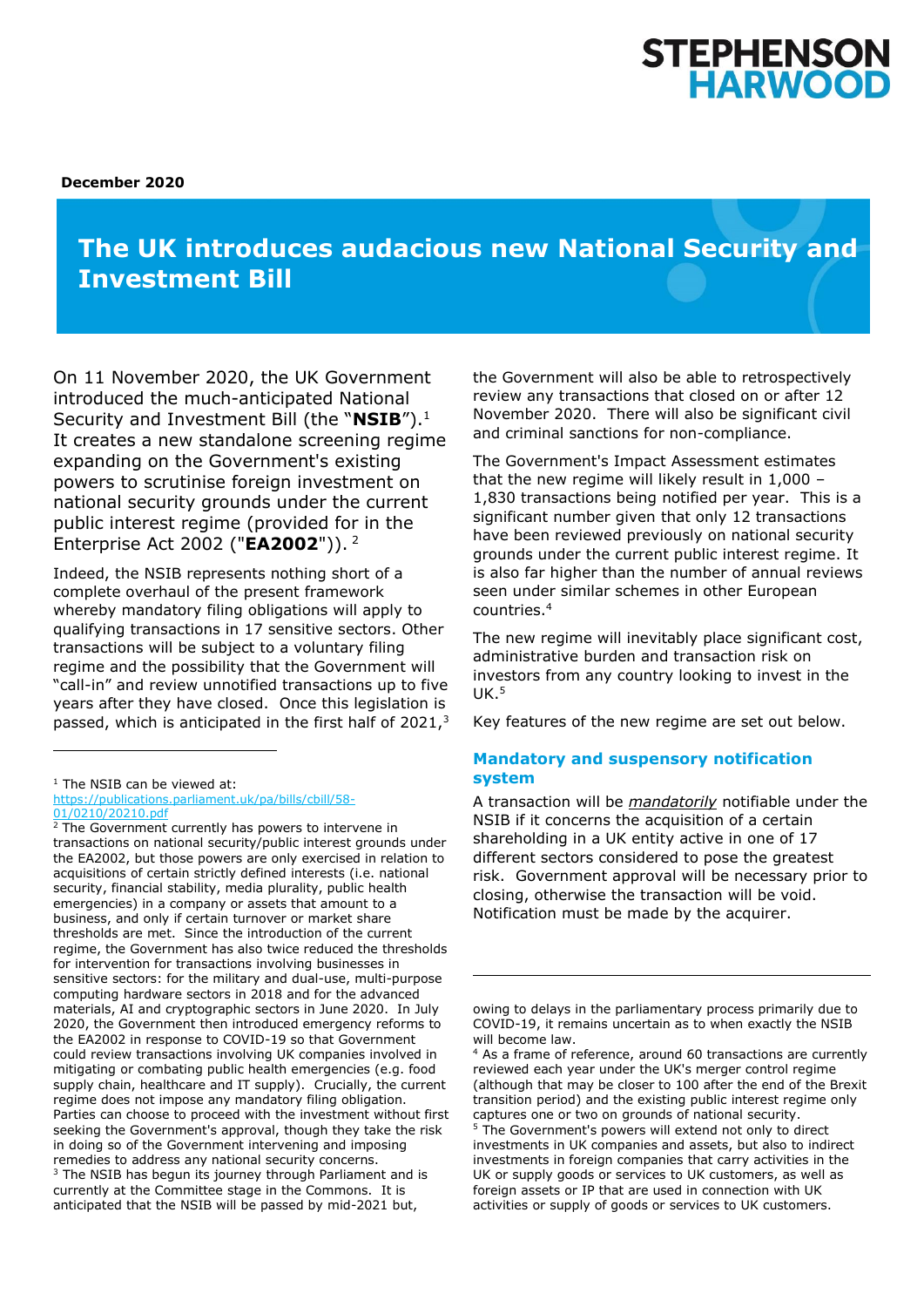In considering whether a mandatory notification is necessary:

- The 17 sensitive sectors include: (i) critical national infrastructure (e.g. civil nuclear, communications, data infrastructure, defence, energy and transport); (ii) advanced technologies (e.g. artificial intelligence, autonomous robotics, computing hardware, cryptographic authentication, advanced materials, quantum technologies and engineering biology); (iii) critical suppliers to Government and emergency services; (iv) military or dual-use technologies; and (v) satellite and space technologies. The Government is currently consulting on the proposed sector definitions to determine which parts of these sectors will be subject to notification. This remains to be finalised and the consultation will run for 8 weeks until 6 January 2021. 6
- Transactions in these sectors will fall within the scope of the NSIB where: (i) an existing shareholding (or voting rights) is increased to above 15% in a UK entity; (ii) an acquisition is made of more than 25%, 50% or 75% of the votes and/or shares of a UK entity; or (iii) it allows the acquirer to enable or prevent the passage of any class of resolution governing the affairs of the UK entity.
- Asset acquisitions will not require mandatory notification but may fall within the scope of the voluntary regime (see below).

It is clear, therefore, that these thresholds will catch a great number of transactions. Indeed, the relative size (i.e. turnover) and market share of the parties will have no bearing whatsoever on the mandatory notification requirement (or indeed on the voluntary notification system – see below).

#### **Voluntary notification and "call-in" system**

The NSIB also envisages a voluntary notification system for those transactions which fall outside of the 17 key sectors (i.e. those identified as being subject to mandatory notification). Parties will be encouraged to notify "trigger events" (see section on National Security Grounds below) which they consider may be of interest from a national security

perspective. Notifications may be submitted by the acquirer, the seller or the relevant entity.

Importantly, the voluntary notification regime:

- Will apply to any investment which results in the investor having directly or indirectly: (i) votes or shares of more than 25%, 50% or 75% in the UK entity; (ii) voting rights that enable or prevent the passage of any class of resolution governing the affairs of the UK entity; or (iii) material influence over the UK entity's policy (which shall be interpreted in line with the test for material influence under the UK's merger control regime).<sup>7</sup>
- Includes asset acquisitions (including investments in "bare assets") within its scope. Acquisitions of a right or interest in an asset (including land, physical property and intellectual property)  $8$  which give the acquirer the ability to use that asset – or to direct/control how the asset is used (including to a greater extent than before the transaction) – are in scope. $9$  By contrast, the Government has already indicated that transactions concerning consumer technology are expected to be out of scope (e.g. assets bought by consumers such as personal computer software, mobile phones, GPS).



 $7$  These thresholds are similar to the ones that apply to mandatory notifications, albeit the threshold of 15% of the UK entity's share or voting rights is replaced by the material influence threshold.

<sup>6</sup> Department for Business Energy and Industrial Strategy. *National Security and Investment: Sectors in Scope of the Mandatory Regime – Consultation on secondary legislation to define the sectors subject to mandatory notification in the National Security and Investment Bill*. November 2020. Available at:

[https://assets.publishing.service.gov.uk/government/uploads/syste](https://assets.publishing.service.gov.uk/government/uploads/system/uploads/attachment_data/file/935774/nsi-consultation.pdf) [m/uploads/attachment\\_data/file/935774/nsi-consultation.pdf](https://assets.publishing.service.gov.uk/government/uploads/system/uploads/attachment_data/file/935774/nsi-consultation.pdf)

Section 7(4) of the National Security and Investment Bill. Available at: [https://publications.parliament.uk/pa/bills/cbill/58-](https://publications.parliament.uk/pa/bills/cbill/58-01/0210/20210.pdf) [01/0210/20210.pdf](https://publications.parliament.uk/pa/bills/cbill/58-01/0210/20210.pdf)

Examples of "ideas, information or techniques which have industrial, commercial or other economic value" (which essentially refers to intellectual property) are set out in section 7(5) of the NSIB as involving: (i) trade secrets; (ii) databases; (iii) source code; (iv) algorithms; (v) formulae; (vi) designs; (vii) plans, drawing and specifications; and (viii) software.

 $9$  However, it is important to emphasise that assets do not fall within the mandatory notification regime.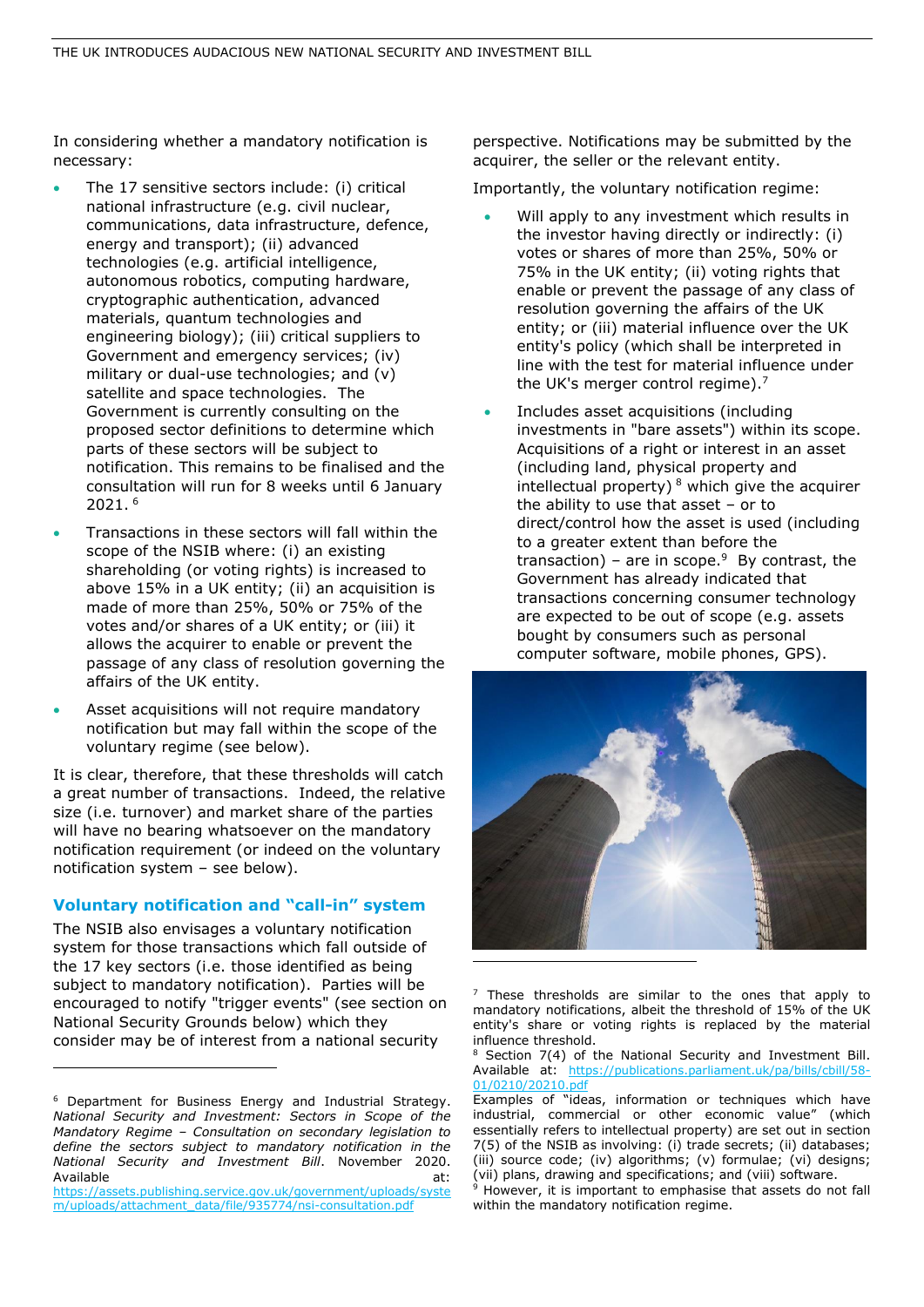Where a transaction caught by the new regime is not subject to a mandatory filing and the parties in question decide not to voluntarily notify the transaction, it is important to know that the Government will have powers to "call-in" the transaction in order to assess if the transaction raises any national security concerns:

- Indeed, once the regime comes into force (i.e. when it receives Royal Assent), the Secretary of State for Business Energy and Industrial Strategy ("**BEIS**") will have a window of 6 months to decide whether or not to "call-in" a transaction from the date they become aware that it has taken place, subject to a total 5-year limitation period.
- Importantly, from commencement this power will become effective as of 12 November 2020 and any transactions that close on or after this date are at risk of being subject to retrospective review under the NSIB, regardless of the fact that the NSIB has yet to be approved by both Houses of Parliament.

The Government will issue secondary legislation setting out how the "call-in" notice powers will be issued in order to give guidance to parties whose transactions fall outside of the mandatory notification regime.

This "call-in" aspect of the NSIB in particular will have enormous implications for parties. It would seem prudent, therefore, for parties to err on the side of caution when it comes to self-assessment, where more clarity and certainty will be available if a voluntary reference is made and approval subsequently given; as opposed to taking a chance that the deal will not be "called in", the uncertainty of which will hover over any such transaction for 5 years until the limitation period passes.

#### **National security grounds?**

When undertaking a national security assessment and deciding whether to "call-in" a transaction, the Government must have a reasonable suspicion that the transaction gives rise to a national security risk. The Government will be guided by its "statement of policy intent", which identifies various trigger events, i.e. types of risk. This document will also be a useful reference point for businesses trying to understand the risk of a transaction and whether or not to make a voluntary filing. The "statement of policy intent" provides that the Government will have regard to:

**I.** The target risk – (i.e. the nature of the target and whether it is in an area of the economy where the Government considers risks more likely to arise. Targets with activities subject

to a mandatory filing obligation will be most likely to be called in for review);

- **II.** The "trigger event" risk (i.e. the type and level of control being acquired and how this could be used in practice to undermine national security, such as for destructive actions, espionage and inappropriate leverage over the UK); and/or
- **III.** The acquirer risk (i.e. the extent to which the acquirer raises national security concerns, due (e.g.) to its affiliation with hostile states or organisations. This will be assessed on a case by case basis according to the track record of the acquirer, their other investments and any relevant criminal offences).<sup>10</sup>



#### **Notifications**

Once the new regime is implemented, notifications will be made to a new Investment and Security Group ("**ISG**") (comprising of around 100 persons) which will sit within the BEIS. The ultimate decision maker will be the Secretary of State for BEIS. As such, the Competition & Markets Authority ("**CMA**") will not be responsible for reviews under the NSIB and the regime will be entirely separate to the UK's merger control regime (which will remain under the CMA's jurisdiction).

The Government has indicated that review periods will be relatively short, but it is not yet clear what information will need to be provided by parties pending publication of secondary legislation/guidance. The Government has also confirmed that it will take a *"targeted, proportionate approach"* and that *"most transactions will be cleared without intervention"*.

<sup>&</sup>lt;sup>10</sup> The Department for Business Energy and Industrial Strategy. *National Security and Investment Bill – Statement of policy intent*. 20 November 2020. Available at: [https://www.gov.uk/government/publications/national-security](https://www.gov.uk/government/publications/national-security-and-investment-bill-2020/statement-of-policy-intent)[and-investment-bill-2020/statement-of-policy-intent](https://www.gov.uk/government/publications/national-security-and-investment-bill-2020/statement-of-policy-intent)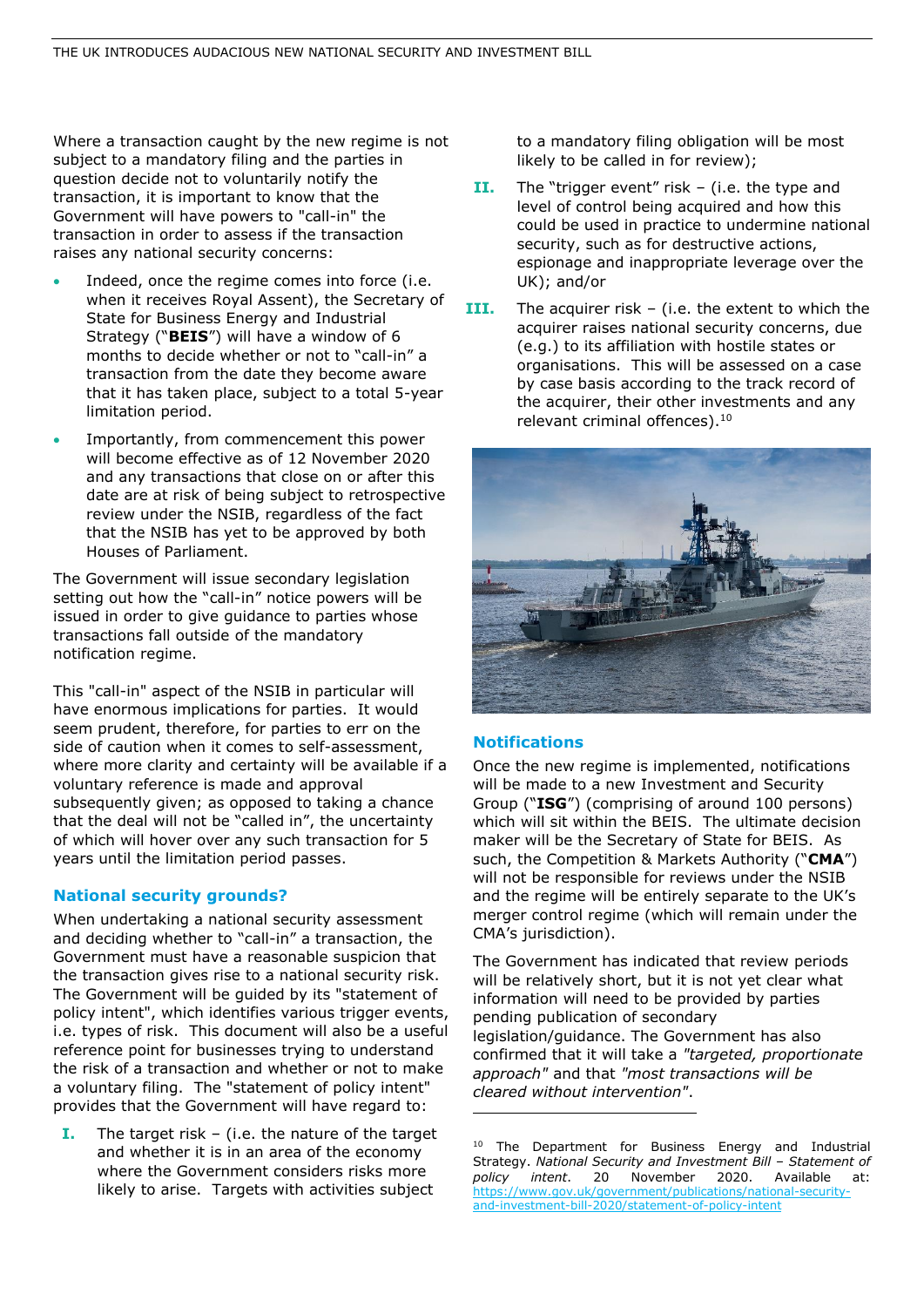The Secretary of State will only "call-in" a transaction for review where there is a reasonable suspicion that it may give rise to a national security risk. Further, the Government has said that any prohibition of transactions will continue to be a power of last resort. Saliently, the NSIB also provides that a transaction may only be assessed on national security grounds and not for reasons of broader economic interest.

A new appeals mechanism will be introduced by the Government, with decisions subject to either judicial review or a bespoke appeals procedure. Note also that the Government is intending to enter into memoranda of understanding with various UK regulators as regards information sharing. It will also have powers to disclose information to overseas public authorities for the purpose of protecting national security or criminal investigation / proceedings or civil proceedings.

# **Timing**

For both mandatory and voluntary notifications, the Government will conduct an initial screening process of up to 30 working days before deciding whether to issue a "call-in" notice on the basis that it suspects a risk to national security. If a "call-in" notice is not issued within this timeframe, then the transaction is deemed to be cleared and can be closed.

Where a "call-in" notice is issued, the Government will have a further 30 working days to determine whether or not to clear the transaction, impose remedies or refer the matter for a more in-depth review, where the latter will involve a further period of up to 45 working days before any decision is made. $11$  The in-depth review may also be extended by mutual agreement in writing between the parties and the Secretary of State.<sup>12</sup>

#### **Broad powers**

As is the case under the existing UK public interest regime, the Government (under the NSIB) will have broadly similar powers to the CMA under the merger control rules. For instance, the Secretary of State will be able to issue requests for information ("**RFIs**") at every stage of the process (which will include powers to require individuals to provide evidence in person) and impose hold separate and other initial enforcement orders to prevent preemptive actions. The Government will also have the ability to clear, impose conditions on (i.e. remedies) or unwind/block deals where there is an unacceptable risk to national security. Where

conditions are imposed, the Government is seeking powers, for instance, to limit the number of shares investors can acquire, ring-fence sensitive information and/or technology as well as require investors to maintain strategic capabilities/security of supply in the UK.

# **Penalties for failure to notify**

The NSIB sets out civil and criminal sanctions for non-compliance with the regime. Fines of up to 5% of annual global turnover or £10 million (whichever is the higher) can be imposed on acquirers. $13$ Moreover, there are criminal sanctions involved for individuals who complete a transaction without obtaining approval of up to 5 years imprisonment. Transactions subject to mandatory notification requirement will also be void if they take place without clearance.

#### **Parallel regimes**

Once the NSIB is passed, the national security provisions in the current public interest regime will no longer apply. However, the other public interest considerations (media, plurality, public health and financial stability) will continue to be part of the current regime and run alongside the new national security regime together with the CMA's review of mergers on competition grounds. The NSIB gives the Secretary of State the power to direct the CMA to take (or not to take) action under the merger control regime in relation to a transaction. As such, it will be able to intervene, for instance, where competition remedies run contrary to national security interests if this is considered necessary or proportionate.



# **Final comments - impact?**

The NSIB represents a seismic overhaul of the present legislative framework concerning the scrutiny of FDI in the UK. The Government is at

 $11$  Section 23(3)(a)-(b) of the NSIB.

 $12$  Section 23(3)(c) of the NSIB.

<sup>&</sup>lt;sup>13</sup> Section 41 of the NSIB.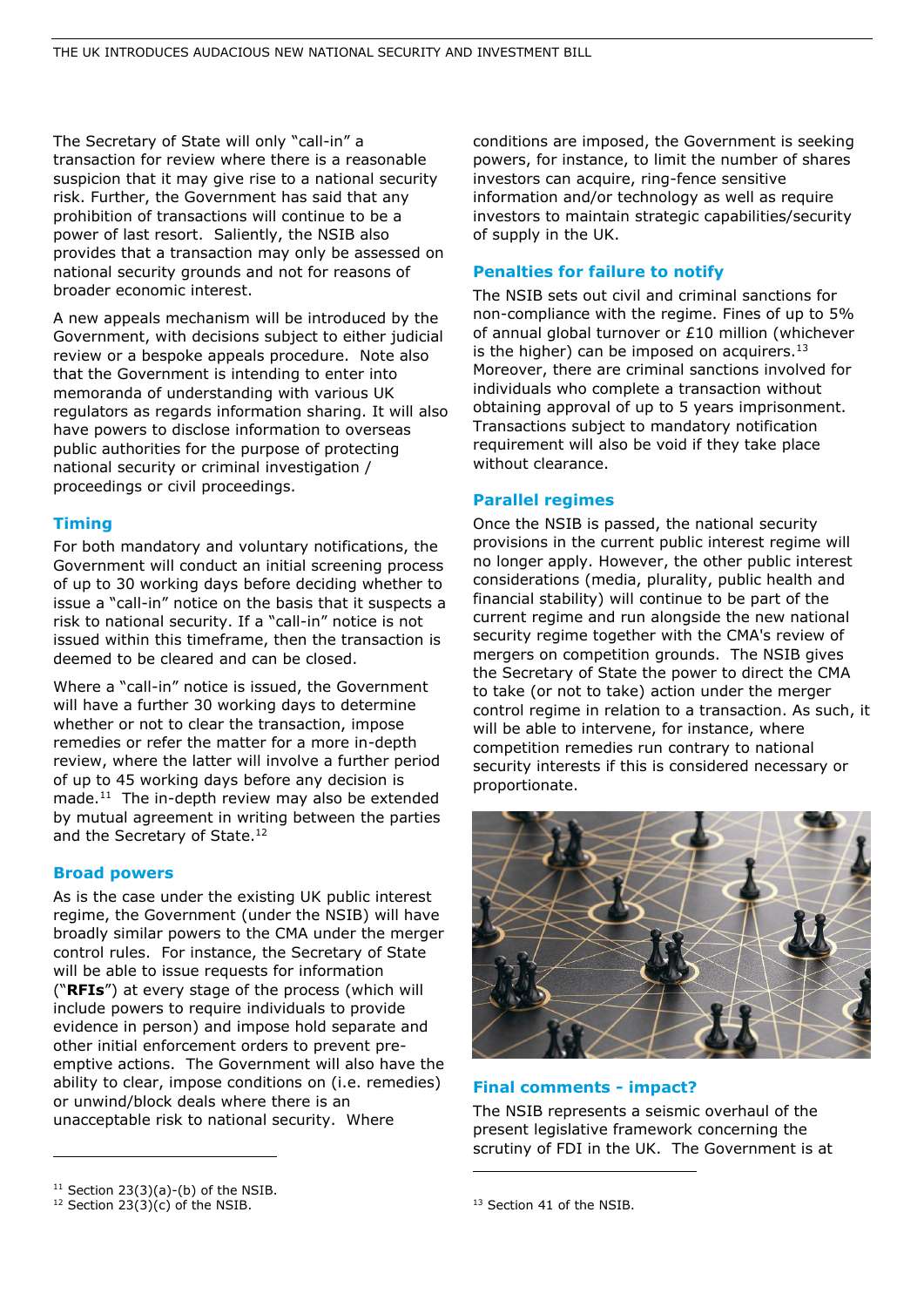pains to stress that it wants to continue encouraging foreign investment and lauds the benefits in job creation and economic stimulation that FDI has so far achieved in the UK. This new envisaged FDI regime seeks to strike the balance between the desire to continue encouraging foreign investment and the need to shore up protections around key national sectors and industries, a move that has no doubt been accelerated by COVID-19.



However, in its present form it will inevitably create new strategic considerations and regulatory hurdles for investors in the UK. There will be a significant amount of additional costs, burdens and complexities (e.g. timing, conditionality, feasibility) for parties considering investing in the UK – not just in respect of mergers, acquisitions and joint ventures, but also certain financing arrangements,<sup>14</sup> licensing or transfer of IP and real estate deals. As a result, going forward parties should:

- **1.** Once the regime comes into force, assess early on whether the transaction falls within scope for mandatory filing obligations or else is at risk of being "called-in" (and involves a voluntary notification). If necessary, contact the ISG for informal advice before making a filing.
- **2.** In particular, for any potentially relevant transactions entered into from 12 November 2020 which are unlikely to close by the time the NSIB is passed, consider approaching the Government. The Government has invited parties to share information to discuss the likelihood of the Secretary of State issuing a "call-in" notice once the NSIB is passed.
- **3.** Remember to also consider the new NSIB regime alongside other foreign investment review and merger control requirements – rules which will apply in parallel. Indeed, for transactions concerning listed companies, the new regime may need to be navigated alongside the Takeover Code.<sup>15</sup>
- **4.** Ensure that deal documents include the appropriate conditionality, risk allocation measures and long-stop date for a potential notification and review period. Importantly, the new regime will have a significant impact on deal timetables and certainty, so its impact should be considered swiftly.
- **5.** Should the transaction likely raise national security issues, engage with the Government early on regarding potential solutions to resolve the concerns. Early engagement is important to securing a favourable outcome.

It remains to be seen how much effect the NSIB will have on investment appetite in the UK – the true extent will only be known once the NSIB is passed and reviews begin. In particular, it will be interesting to see whether the rules will be sufficiently clear for the parties involved given the NSIB has not actually defined the concept of "national security risk". Similarly, time will tell whether there will be a degree of risk of "policitisation" of inbound M&A activity and even whether there will be an unnecessary delay to deals that in fact raise no real national security concerns.

<sup>&</sup>lt;sup>14</sup> The Government has indicated that while loans, conditional acquisitions, futures and options are not exempt from scrutiny, they are expected to give rise to concerns in rare circumstances. If the Government does intervene, it expects to do so only when an actual acquisition of control takes place (e.g. a lender seizing collateral) in one of the 17 sensitive sectors

<sup>&</sup>lt;sup>15</sup> As regards public takeovers, the Government has noted that it will work closely with the Takeover Panel to ensure that the new regime interacts "effectively and efficiently" with the Takeover Code. See Department for Business Energy and Industrial Strategy. *National Security and Investment White Paper*. November 2020. Para 197. Available at: [https://assets.publishing.service.gov.uk/government/uploads/syste](https://assets.publishing.service.gov.uk/government/uploads/system/uploads/attachment_data/file/935335/nsi-government-response.pdf) [m/uploads/attachment\\_data/file/935335/nsi-government](https://assets.publishing.service.gov.uk/government/uploads/system/uploads/attachment_data/file/935335/nsi-government-response.pdf)[response.pdf](https://assets.publishing.service.gov.uk/government/uploads/system/uploads/attachment_data/file/935335/nsi-government-response.pdf)